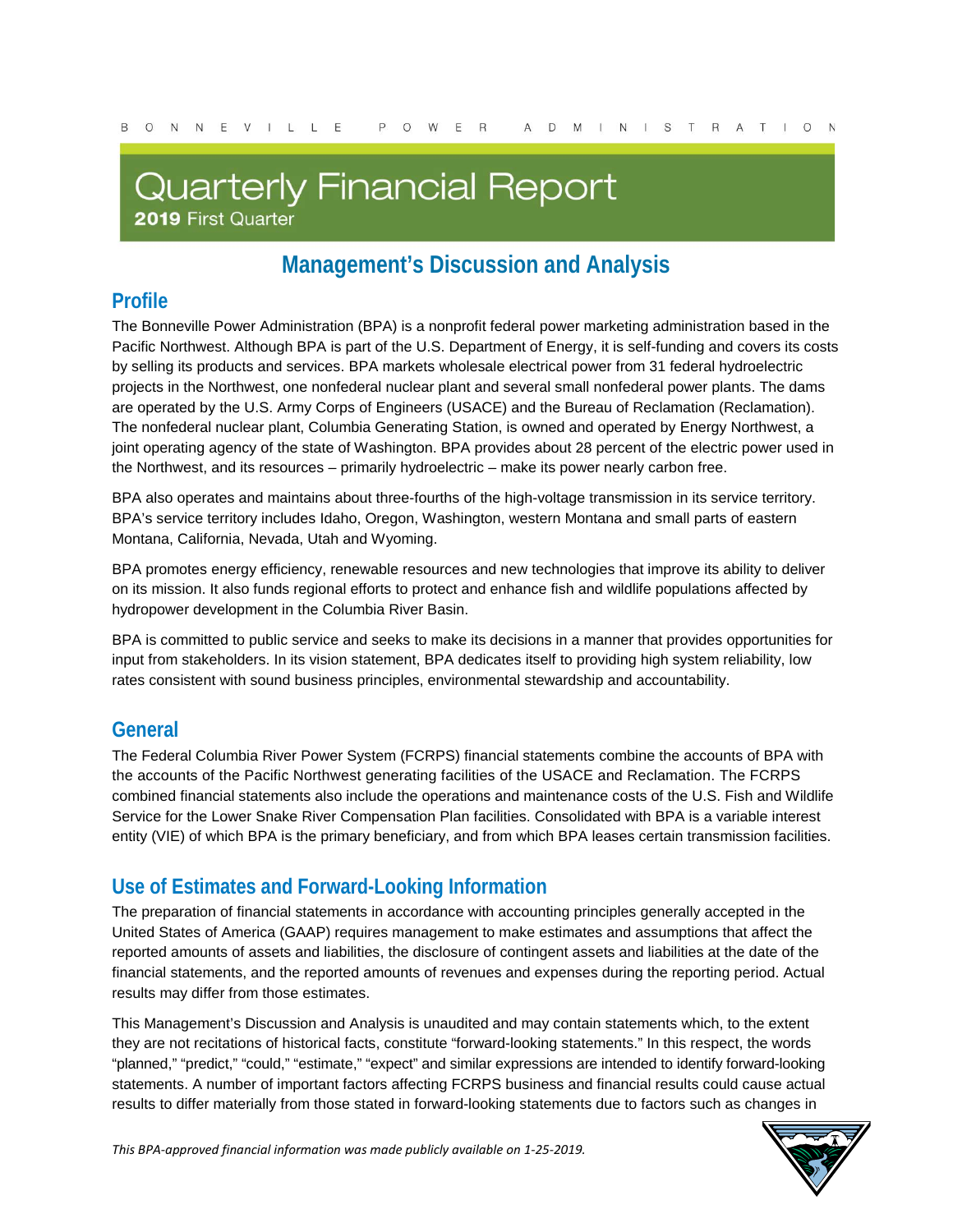economic, industry, political and business conditions; changes in laws, regulations and policies and the application of the laws; and changes in climate, weather, hydroelectric conditions and power services supply and demand. BPA does not plan to issue updates or revisions to the forward-looking statements.

### **Results of Operations**

#### *Operating revenues*

A comparison of FCRPS operating revenues follows for the three months ended Dec. 31, 2018, and Dec. 31, 2017:

| (Millions of dollars)    | Fiscal<br>Year<br>2019 |       | Fiscal<br>Year<br>2018 | Revenue<br>Increase<br>(Decrease) |        | $\%$<br>Change |  |
|--------------------------|------------------------|-------|------------------------|-----------------------------------|--------|----------------|--|
| Sales                    |                        |       |                        |                                   |        |                |  |
| Consolidated gross sales |                        |       |                        |                                   |        |                |  |
| Power                    | \$                     | 627.6 | \$<br>609.0            | \$                                | 18.6   | 3<br>%         |  |
| Transmission             |                        | 219.2 | 229.7                  |                                   | (10.5) | (5)            |  |
| Bookouts (Power)         |                        | (5.1) | (1.5)                  |                                   | (3.6)  | 240            |  |
| Consolidated gross sales |                        | 841.7 | 837.2                  |                                   | 4.5    |                |  |
| Other revenues           |                        |       |                        |                                   |        |                |  |
| Power                    |                        | 12.8  | 7.2                    |                                   | 5.6    | 77             |  |
| Transmission             |                        | 10.8  | 9.8                    |                                   | 1.0    | 10             |  |
| Other revenues           |                        | 23.6  | 17.0                   |                                   | 6.6    | 39             |  |
| Sales                    |                        | 865.3 | 854.2                  |                                   | 11.1   |                |  |
| U.S. Treasury credits    |                        | 44.9  | 29.0                   |                                   | 15.9   | 55             |  |
| Total operating revenues |                        | 910.2 | \$<br>883.2            | \$                                | 27.0   | 3              |  |

Total operating revenues increased \$27.0 million when compared to the same period of fiscal year 2018. Consolidated gross sales for Power and Transmission Services, including other revenues and the effect of bookouts, increased \$11.1 million.

Power Services gross sales increased \$18.6 million.

- Firm power sales increased \$12.3 million largely due to higher loads to meet customer demand during the first quarter of fiscal year 2019.
- Surplus power sales, including revenues from derivative instruments, increased \$6.3 million. This increase was mainly driven by higher electricity prices for surplus sales when compared to the same period last year.

Bookouts are presented on a net basis in the Combined Statements of Revenues and Expenses. When sales and purchases are scheduled with the same counterparty on the same transmission path for the same hour, the power is typically booked out and not scheduled for physical delivery. The megawatt-hours that offset each other net to zero. The dollar values of these offsetting transactions reduce both sales and purchased power expense and are recorded as bookouts. Therefore, the accounting treatment for bookouts has no effect on net revenues, cash flows or margins.

Transmission Services gross sales decreased \$10.5 million, primarily because of the following factors.

- Variable Energy Resource Balancing Service (VERBS) revenues decreased \$5.8 million. Certain wind generation plants moved out of the BPA Balancing Area, which decreased the need for balancing services when compared to the same period last year.
- Network Transmission load service (NT) revenues decreased \$3.3 million largely because of warmer winter temperatures in fiscal year 2019 compared to the same period in fiscal year 2018.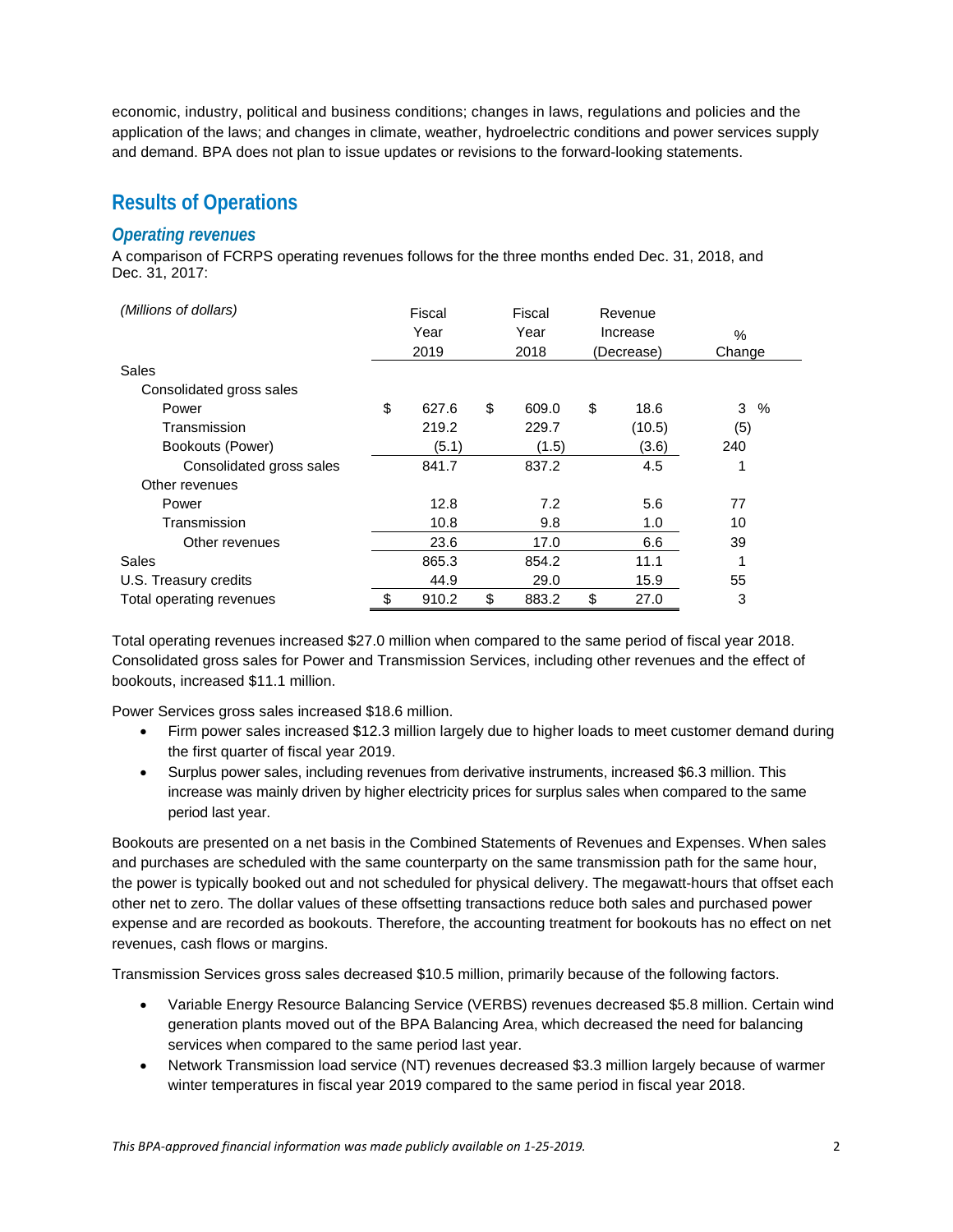U.S. Treasury credits increased \$15.9 million for fish and wildlife mitigation due to decreased streamflows in the first quarter of fiscal year 2019. This led to an increase in the amount of purchased power needed to replace lost hydroelectric generation due to fish mitigation measures. Under the Pacific Northwest Electric Power Planning and Conservation Act (Northwest Power Act), BPA reduces its payment to the U.S. Treasury for the nonpower expenditures made by BPA for fish and wildlife mitigation.

#### *Operating expenses*

A comparison of FCRPS operating expenses follows for the three months ended Dec. 31, 2018, and Dec. 31, 2017:

| (Millions of dollars)         | Fiscal |       |      | Fiscal             | Expense  |        |        |  |
|-------------------------------|--------|-------|------|--------------------|----------|--------|--------|--|
|                               | Year   |       | Year |                    | Increase |        | %      |  |
|                               | 2019   |       |      | 2018<br>(Decrease) |          |        | Change |  |
| Operations and maintenance    |        | 516.2 | \$   | 478.4              | \$       | 37.8   | %<br>8 |  |
| Purchased power               |        | 60.5  |      | 43.2               |          | 17.3   | 40     |  |
| Nonfederal projects           |        | 52.0  |      | 73.5               |          | (21.5) | (29)   |  |
| Depreciation and amortization |        | 131.9 |      | 122.0              |          | 9.9    | 8      |  |
| Total operating expenses      |        | 760.6 | \$   | 717.1              | \$       | 43.5   | 6      |  |

Total operating expenses increased \$43.5 million when compared to the same period of fiscal year 2018. Operations and maintenance expense increased \$37.8 million primarily because of the following factors:

- Energy Northwest's Columbia Generating Station nuclear power plant costs increased \$26.9 million because fiscal year 2019 is a refueling year. Refueling occurs biennially, most recently in fiscal year 2017, and refueling and maintenance expenses are typically higher in refueling years.
- Transmission operations increased \$4.6 million largely because of efforts to improve transmission system reliability in the Puget Sound area, projects to modernize the transmission grid, and to perform mission critical control center support work.
- Contributions for post-retirement benefit programs and pension costs increased \$4.2 million as a result of changes in the cost factors developed by the Office of Personnel Management. The changes were made during the latter half of fiscal year 2018.
- Bureau of Reclamation operations and maintenance costs increased by \$3.1 million largely due to an overall increase in labor costs and work on the pump generating plant at Grand Coulee Dam.
- Fish and Wildlife costs decreased \$4.5 million as a result of program spending reductions in support of BPA's Strategic Plan and financial health objectives.

Purchase power expense, including the effects of bookouts, increased \$17.3 million mainly due to lower streamflows which reduced federal generation and increased the need for purchased power.

Nonfederal projects debt service decreased \$21.5 million and reflects terms of the related outstanding debt for Columbia Generating Station and terminated nuclear Projects 1 and 3. Debt service also reflects past debt management decisions and actions under Regional Cooperation Debt efforts.

In February 2018, BPA completed a depreciation study on BPA's transmission and general plant assets. As a result, BPA implemented revised depreciation rates in March 2018 on applicable assets. Depreciation and amortization increased \$9.9 million due to the revised depreciation rates and higher amounts of utility plant assets in service.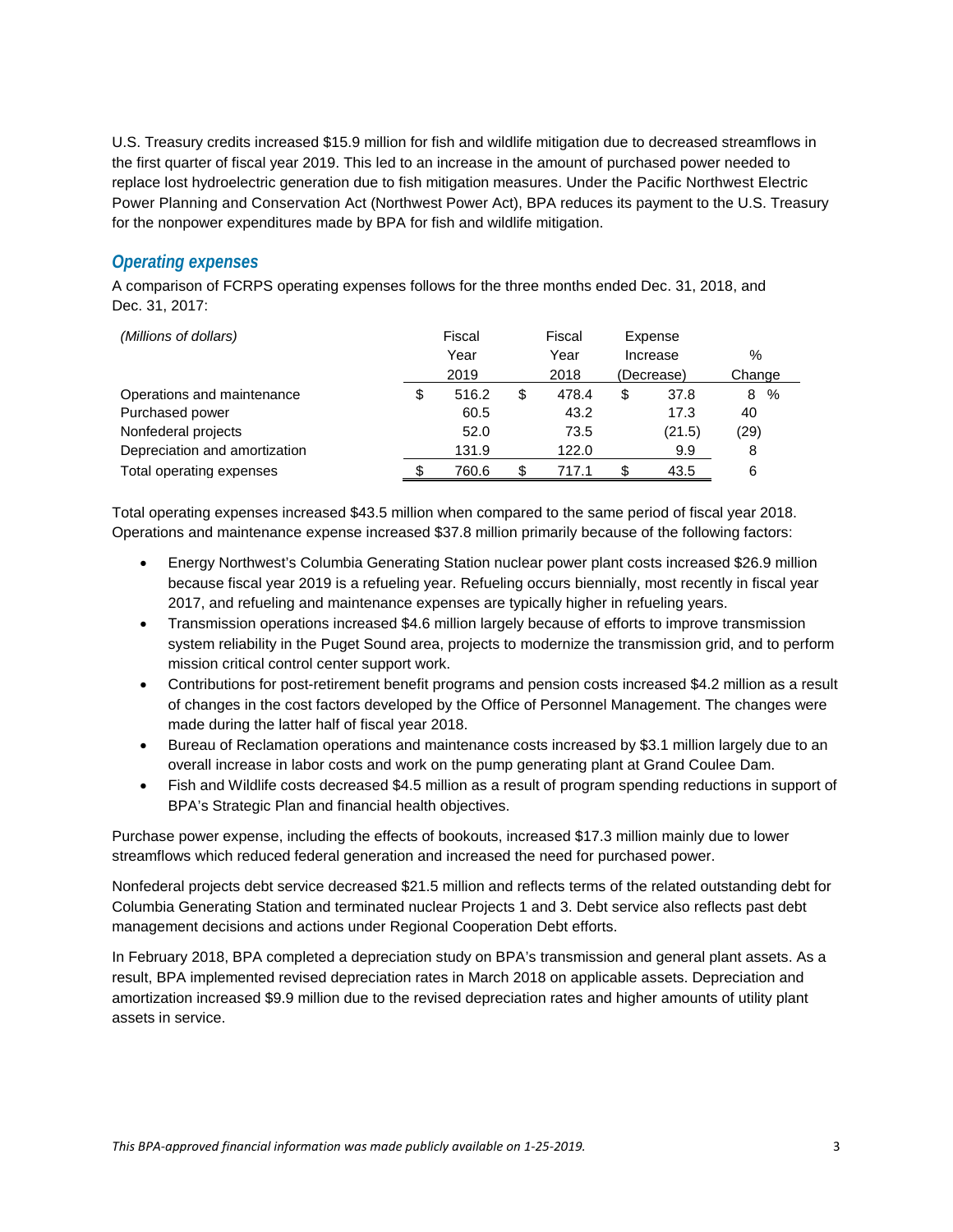### **Other Operational Matters**

In December 2018, BPA issued \$75.0 million of short-term debt on its liquidity facility with the U.S. Treasury to meet operating expenses and manage within-year working capital. BPA plans to repay the \$75.0 million by September 2019.

## Additional Information

To see BPA's annual and quarterly reports, go to [www.bpa.gov/goto/AnnualReport](http://www.bpa.gov/goto/AnnualReport) For general information about BPA, refer to BPA's home page at [www.bpa.gov](http://www.bpa.gov/) For information on Power Services, go to [www.bpa.gov/power](http://www.bpa.gov/power) For information on Transmission Services, go to [www.bpa.gov/transmission](http://www.bpa.gov/transmission)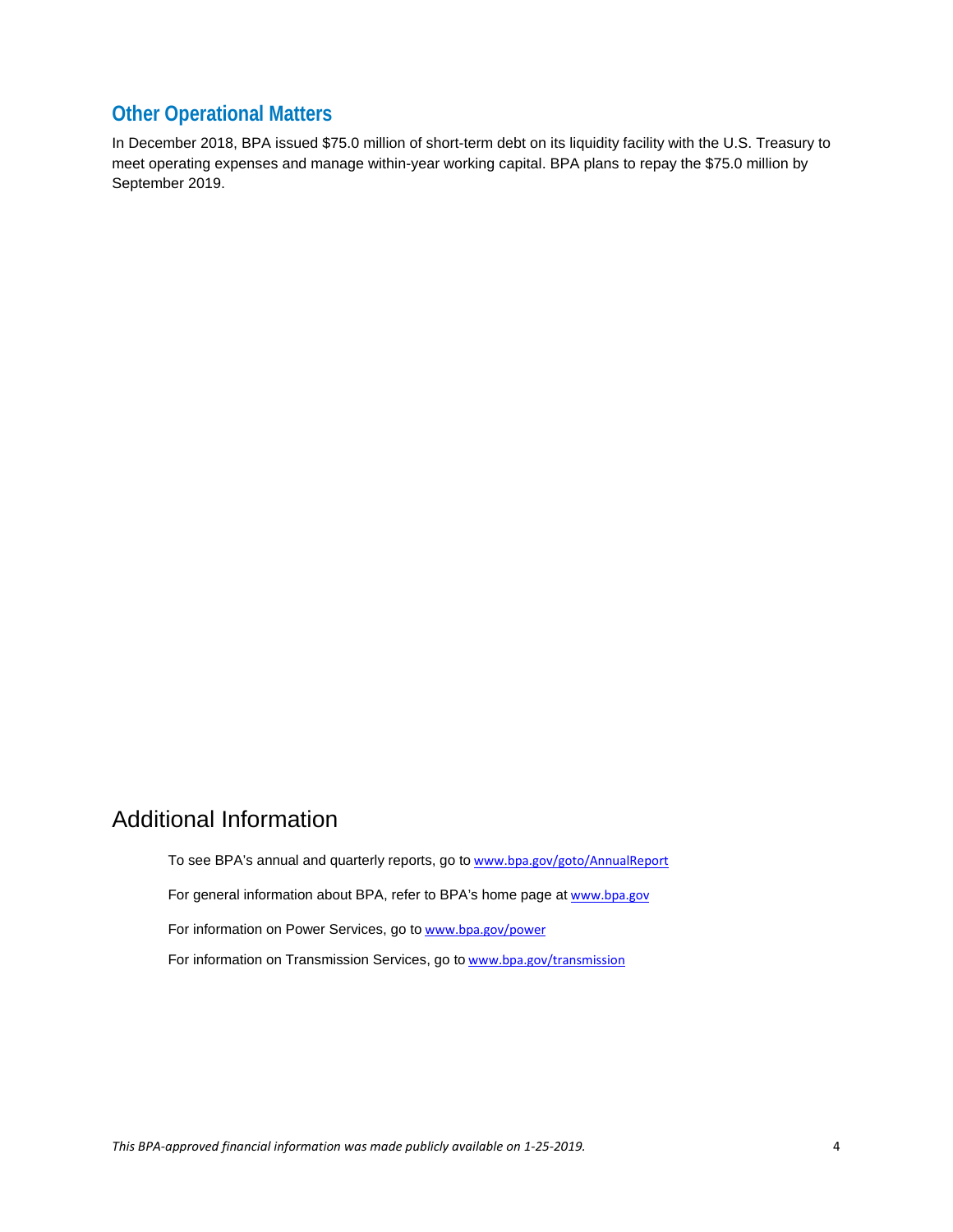# **Federal Columbia River Power System**

# **Combined Balance Sheets (Unaudited)**

(Millions of dollars)

|                                                                                         | As of          | As of                 |
|-----------------------------------------------------------------------------------------|----------------|-----------------------|
|                                                                                         | December 31,   | September 30,         |
|                                                                                         | 2018           | 2018                  |
| <b>Assets</b>                                                                           |                |                       |
|                                                                                         |                |                       |
| Utility plant                                                                           |                |                       |
| Completed plant                                                                         | \$<br>19,342.3 | \$<br>19,307.4        |
| Accumulated depreciation                                                                | (6,957.6)      | (6,883.4)<br>12,424.0 |
| Net completed plant                                                                     | 12,384.7       |                       |
| Construction work in progress                                                           | 1,379.2        | 1,290.1               |
| Net utility plant                                                                       | 13,763.9       | 13,714.1              |
|                                                                                         |                |                       |
| Nonfederal generation                                                                   | 3,301.3        | 3,350.9               |
| <b>Current assets</b>                                                                   |                |                       |
| Cash and cash equivalents                                                               | 559.7          | 804.2                 |
| Short-term investments in U.S. Treasury securities                                      | 110.5          | 40.2                  |
| Accounts receivable, net of allowance                                                   | 32.6           | 75.2                  |
| Accrued unbilled revenues                                                               | 322.2          | 292.4                 |
| Materials and supplies, at average cost                                                 | 109.2          | 109.1                 |
| Prepaid expenses                                                                        | 70.8           | 48.2                  |
| <b>Total current assets</b>                                                             | 1,205.0        | 1,369.3               |
|                                                                                         |                |                       |
| Other assets                                                                            |                |                       |
| Regulatory assets                                                                       | 5,521.3        | 5,587.7               |
| Nonfederal nuclear decommissioning trusts                                               | 340.1          | 377.6                 |
| Deferred charges and other                                                              | 152.7          | 176.8                 |
| <b>Total other assets</b>                                                               | 6,014.1        | 6,142.1               |
| <b>Total assets</b>                                                                     | 24,284.3<br>\$ | 24,576.4<br>\$        |
|                                                                                         |                |                       |
| <b>Capitalization and Liabilities</b>                                                   |                |                       |
| <b>Capitalization and long-term liabilities</b>                                         |                |                       |
|                                                                                         |                |                       |
| Accumulated net revenues                                                                | \$<br>4,222.3  | \$<br>4,123.8         |
| Debt                                                                                    |                |                       |
| Federal appropriations                                                                  | 1,803.4        | 1,791.7               |
| Borrowings from U.S. Treasury                                                           | 4,868.7        | 4,955.7               |
| Nonfederal debt                                                                         | 7,109.7        | 7,111.4               |
| Total capitalization and long-term liabilities                                          | 18,004.1       | 17,982.6              |
| <b>Commitments and contingencies (See Note 13 to 2018 Audited Financial Statements)</b> |                |                       |
| <b>Current liabilities</b>                                                              |                |                       |
| Debt                                                                                    |                |                       |
| Borrowings from U.S. Treasury                                                           | 528.9          | 574.9                 |
| Nonfederal debt                                                                         | 598.6          | 598.3                 |
| Accounts payable and other                                                              | 329.1          | 511.4                 |
| <b>Total current liabilities</b>                                                        | 1,456.6        | 1,684.6               |
|                                                                                         |                |                       |
| <b>Other liabilities</b>                                                                |                |                       |
| Regulatory liabilities                                                                  | 1,841.7        | 1,912.0               |
| IOU exchange benefits                                                                   | 2,216.1        | 2,256.7               |
| Asset retirement obligations                                                            | 209.6          | 208.0                 |
| Deferred credits and other                                                              | 556.2          | 532.5                 |
| <b>Total other liabilities</b>                                                          | 4,823.6        | 4,909.2               |
|                                                                                         |                |                       |
| <b>Total capitalization and liabilities</b>                                             | 24,284.3<br>\$ | 24,576.4<br>\$        |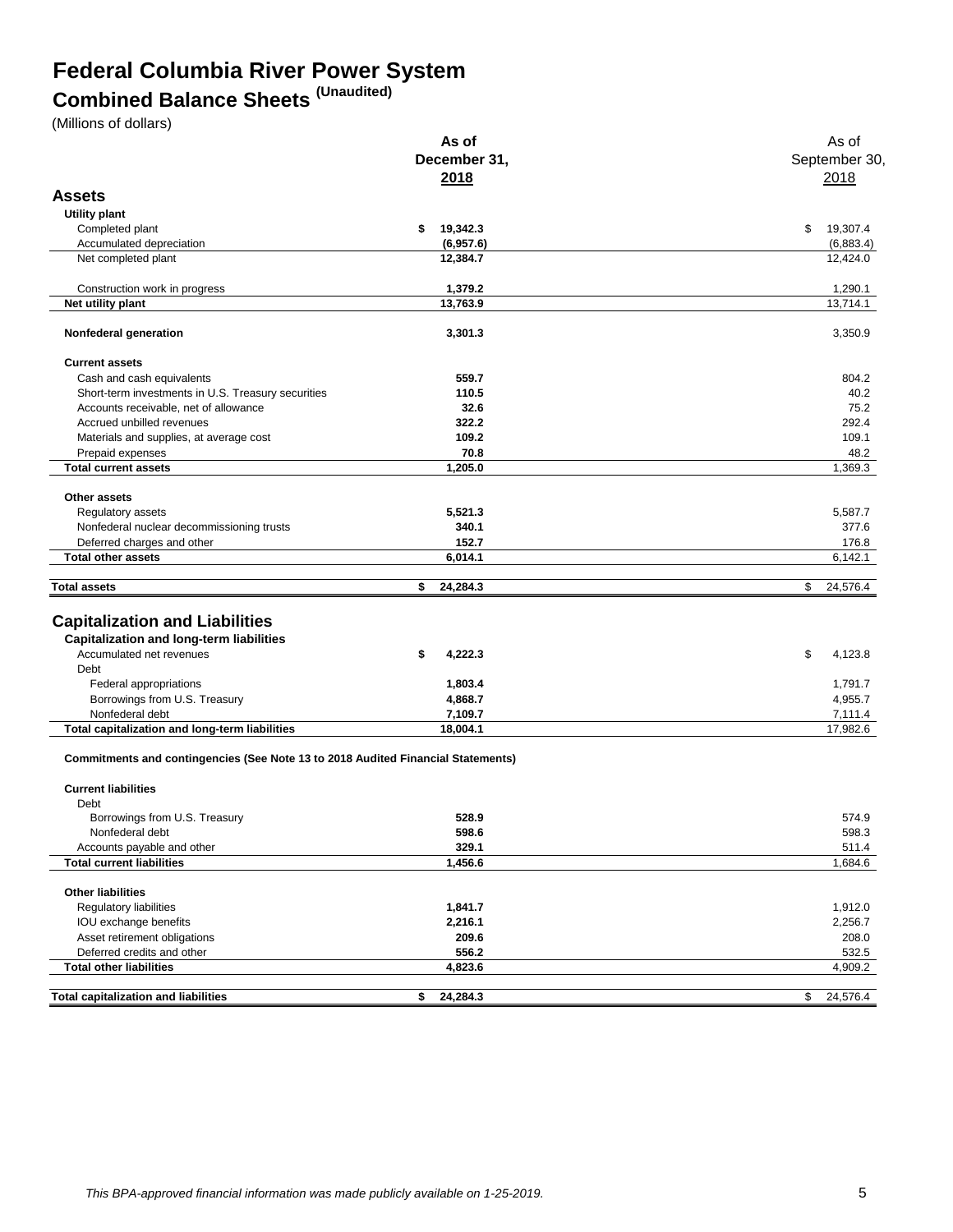# **Federal Columbia River Power System Combined Statements of Revenues and Expenses (Unaudited)**

(Millions of dollars)

|                                              | <b>Three Months Ended</b><br>December 31, |       |    | Fiscal Year-to-Date Ended<br>December 31, |    |             |    |       |
|----------------------------------------------|-------------------------------------------|-------|----|-------------------------------------------|----|-------------|----|-------|
|                                              |                                           | 2018  |    | 2017                                      |    | <u>2018</u> |    | 2017  |
| <b>Operating revenues</b>                    |                                           |       |    |                                           |    |             |    |       |
| Sales                                        | \$                                        | 865.3 | \$ | 854.2                                     |    | 865.3       | \$ | 854.2 |
| U.S. Treasury credits                        |                                           | 44.9  |    | 29.0                                      |    | 44.9        |    | 29.0  |
| <b>Total operating revenues</b>              |                                           | 910.2 |    | 883.2                                     |    | 910.2       |    | 883.2 |
| <b>Operating expenses</b>                    |                                           |       |    |                                           |    |             |    |       |
| Operations and maintenance                   |                                           | 516.2 |    | 478.4                                     |    | 516.2       |    | 478.4 |
| Purchased power                              |                                           | 60.5  |    | 43.2                                      |    | 60.5        |    | 43.2  |
| Nonfederal projects                          |                                           | 52.0  |    | 73.5                                      |    | 52.0        |    | 73.5  |
| Depreciation and amortization                |                                           | 131.9 |    | 122.0                                     |    | 131.9       |    | 122.0 |
| <b>Total operating expenses</b>              |                                           | 760.6 |    | 717.1                                     |    | 760.6       |    | 717.1 |
| Net operating revenues                       |                                           | 149.6 |    | 166.1                                     |    | 149.6       |    | 166.1 |
| Interest expense and (income)                |                                           |       |    |                                           |    |             |    |       |
| Interest expense                             |                                           | 62.3  |    | 59.9                                      |    | 62.3        |    | 59.9  |
| Allowance for funds used during construction |                                           | (8.6) |    | (8.6)                                     |    | (8.6)       |    | (8.6) |
| Interest income                              |                                           | (2.6) |    | (0.7)                                     |    | (2.6)       |    | (0.7) |
| Net interest expense                         |                                           | 51.1  |    | 50.6                                      |    | 51.1        |    | 50.6  |
| <b>Net revenues</b>                          | \$                                        | 98.5  | \$ | 115.5                                     | \$ | 98.5        | \$ | 115.5 |